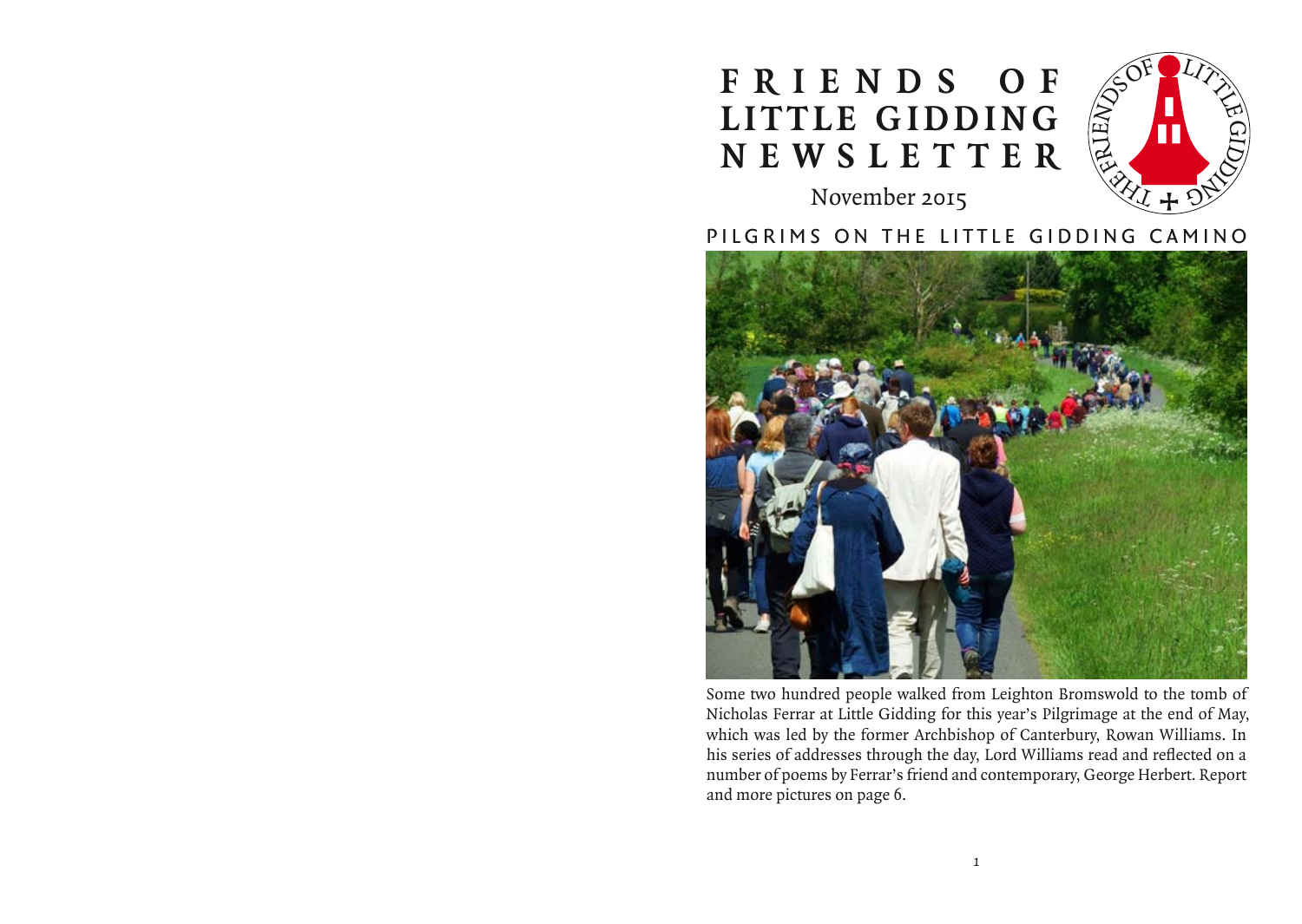## L ittle Gidding Church Appeal

Little Gidding Church is in need of quite significant restoration, and an appeal is under way to raise £40,000. The hard work of raising this money is the responsibility of Great Gidding PCC, as Little Gidding Church is part of the Giddings group. Great Gidding Church is itself also in need of major restoration at the moment, so their efforts are divided and it is expected that the Little Gidding appeal will take longer than had been previously thought.

a 'seedcorn' donation of £1000 from our reserves. This is in addition to any donations that individual members of the Friends may make. It is hoped that this donation will help to show various grant-making bodies that there is

As reported in the last Newsletter, interest in this restoration work and attract further grants.

At the start of the year, the appeal organizers wrote to all members of the Friends with more information about the Appeal. Please help us to spread the word beyond the Friends to all who might be interested in ensuring the future of this beautiful historic and holy place.

Meanwhile, the Friends have made House, Main Street, Great Gidding, May we remind readers that donations may be made by cheque payable to *'St John's Church Little Gidding'* and sent to: Mr John DeVal, Churchside Huntingdon, pe28 5nx

> *Friends may like to accompany any donation with a note that they are giving through the Friends of Little Gidding. Please ask for a Gift Aid form if you can contribute this way.*



## NICHOLAS FERRAR DAY – 5 December

This year's celebration of the feast day of Nicholas Ferrar will be observed on **Saturday 5 December** at Little Gidding. The Bishop of Huntingdon, David Thomson, will preside at the Eucharist at 10.30am, and afterwards will talk on one of the most famous legacies of the Ferrars, the Gospel harmonies they created, 'Collages for Christ: the Little Gidding Gospel Harmonies then and now'.

After lunch we will hold the Annual General Meeting of the Friends of Little Gidding. This is your opportunity to elect the officers and committee for the coming year, to receive reports for the year ended, and to comment on what the Friends have done or what we might do. Members will have received the formal notice of the AGM, but non-members are welcome too (though they may not vote at the AGM). If you plan to come, please let us know so that we can cater accordingly.

# 2016 Pilgrimage

The 2016 Pilgrimage will be held on **Saturday 21 May**. Please put the date in your diary for 2016. The Pilgrimage leader will be the Very Revd Frances Ward, who is Dean of St Edmundsbury, and is also the Chair of the Little Gidding Trust. Further details will follow but it is expected that the day will begin at 10.30 am at Leighton Bromswold.



David Thomson is Chair of the Council of Reference, which advises the Little Gidding Trust. He is a published writer in the field of Middle English, and a fellow of the Society of Antiquaries, the Royal Society of Arts and the Royal Historical Society.

## **MEMBERSHIP**

Our thanks to all who have renewed their membership this year; may we encourage others to renew theirs, to consider setting up a Standing Order, and where possible, to 'Gift Aid' membership and other donations to the Friends? Please return forms and subscriptions to Sally Seaman, our Membership Secretary, or email her at *<membership@littlegidding.org.uk>*.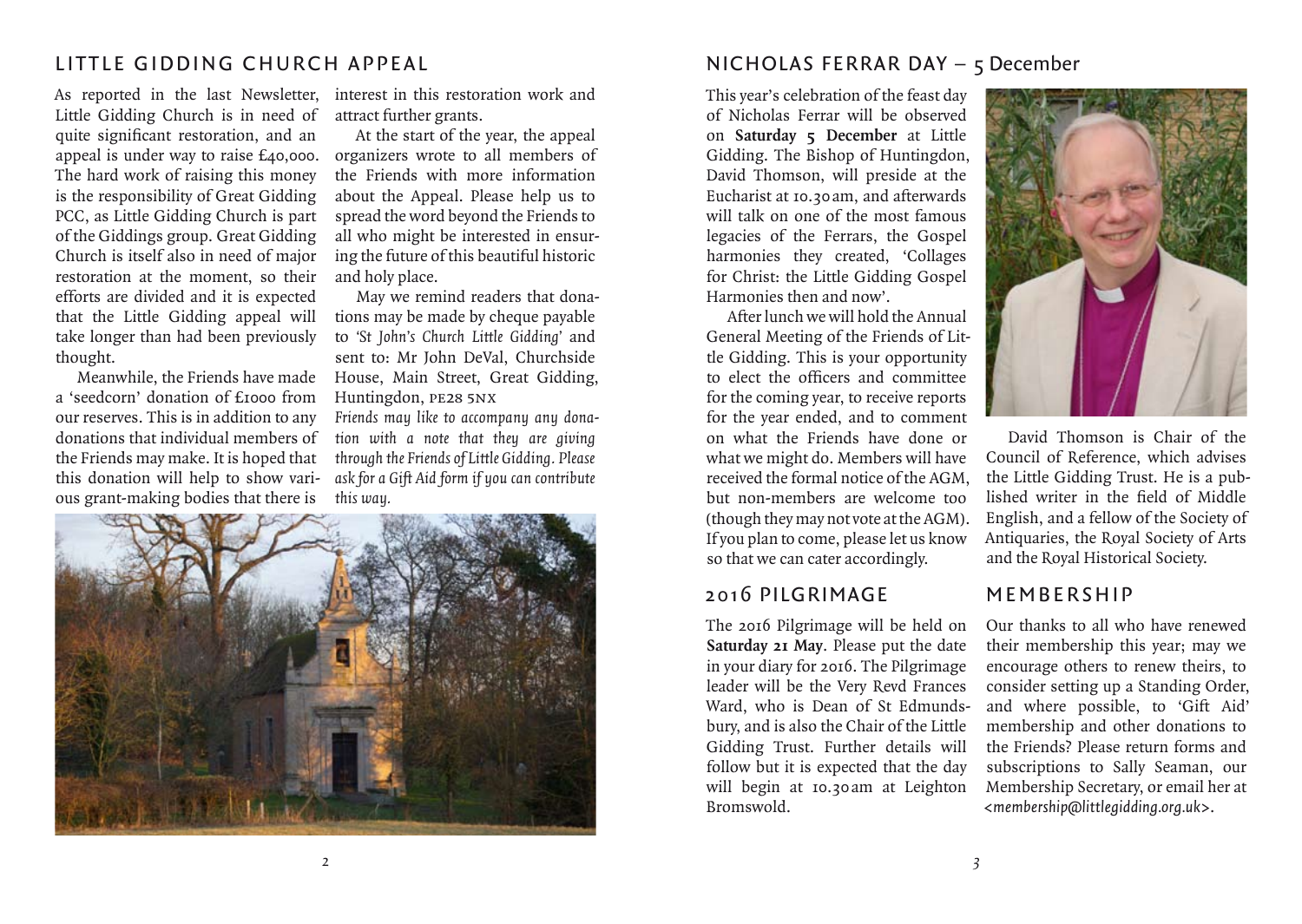

# $FFRRAR HOLS<sub>F</sub> - from the Warden$

It is a great privilege for me to serve this unique place, a place that has inspired so many and continues to do so. When I shared the news of my appointment as warden with friends a good number of them recounted visits they had made here and the enduring sense of God's presence that enfolded them.

2015 has been a busy year at Ferrar House. By the time the House closes after Nicholas Ferrar Day around 400 people will have visited for quiet days as individuals or as part of a group. Visitors are predominantly Anglican though we have also welcomed a wide variety of other Christian traditions. We have also been used for training

days by secular groups and charities. Pilgrims and retreatants have included a man walking from Lincolnshire to Rome! We also hosted a group of visitors from the USA led by former Presiding Bishop Frank Griswold, who were very moved by being here.

It is hoped next year that we can open Ferrar House seven days a week. To do this we need volunteers prepared to spend a day here and willing to welcome visitors and serve tea and coffee. Training will be given and those coming a distance may be afforded B+B. Anyone who wishes to explore this should contact me on 01832 203383 or email *<info@ferrarhouse.co.uk>*.

*Andrew Good*

# L ittle Gidding Calendar

Saturday 5 December 2015 **Nicholas Ferrar Day** 10.30 am Holy Communion, followed by lunch *The Rt Revd Dr David Thomson, Bishop of Huntingdon, is our speaker at the annual Commemoration on Nicholas Ferrar Day.*

 1.30pm **AGM of the Friends of Little Gidding** *The AGM will begin after lunch, not earlier than 1.30pm.*

Saturday 21 May 2016 **Annual Little Gidding Pilgrimage** *Led by the Very Revd Dr Frances Ward, Dean of St Edmundsbury and Chair of the Little Gidding Trust. More details to follow. Please put the date in your 2016 diary.*

Sunday 10 July

#### Saturday 9 July 2016 **Eleventh Annual T S Eliot Festival**

*Planning is already under way for next year's Festival. Please make a note of the dates.*

#### **Regular Services**

*Evensong is normally said at Little Gidding when there is a fifth Sunday in the month:* 31 January (3pm), 29 May (6pm), 31 July (6pm), 30 October (3pm).

*A monthly service is held at noon on the second Friday of each month and is followed by lunch in Ferrar House. For catering purposes please email <info@littlegidding.org.uk> if you would like lunch. Services are held on the following Fridays:*

11 December, 8 January, 12 February, 11 March, 8 April, 13 May.

#### **Poetry evenings**

*Poetry evenings are held most months at 7.30pm in Ferrar House, usually on the 13th. For further information please email <info@littlegidding.org.uk>.*

For further details about any of these events, or to book a place, please email *<info@littlegidding.org.uk>.* 

To arrange your own event, please contact the Warden, the Revd Andrew Good, at Ferrar House, telephone: 01832 293 383*;* email *[<info@ferrarhouse.co.uk>](mailto:info@ferrarhouse.co.uk)*

For an updated calendar and diary of events see *www.littlegidding.org.uk* and *www. ferrarhouse.co.uk*. Information is also shared on our Facebook page *[www.facebook.](www.facebook.com/littlegidding) com*/littlegidding  $\bf{f}$  [– 'like' this to receive updates.](www.facebook.com/littlegidding)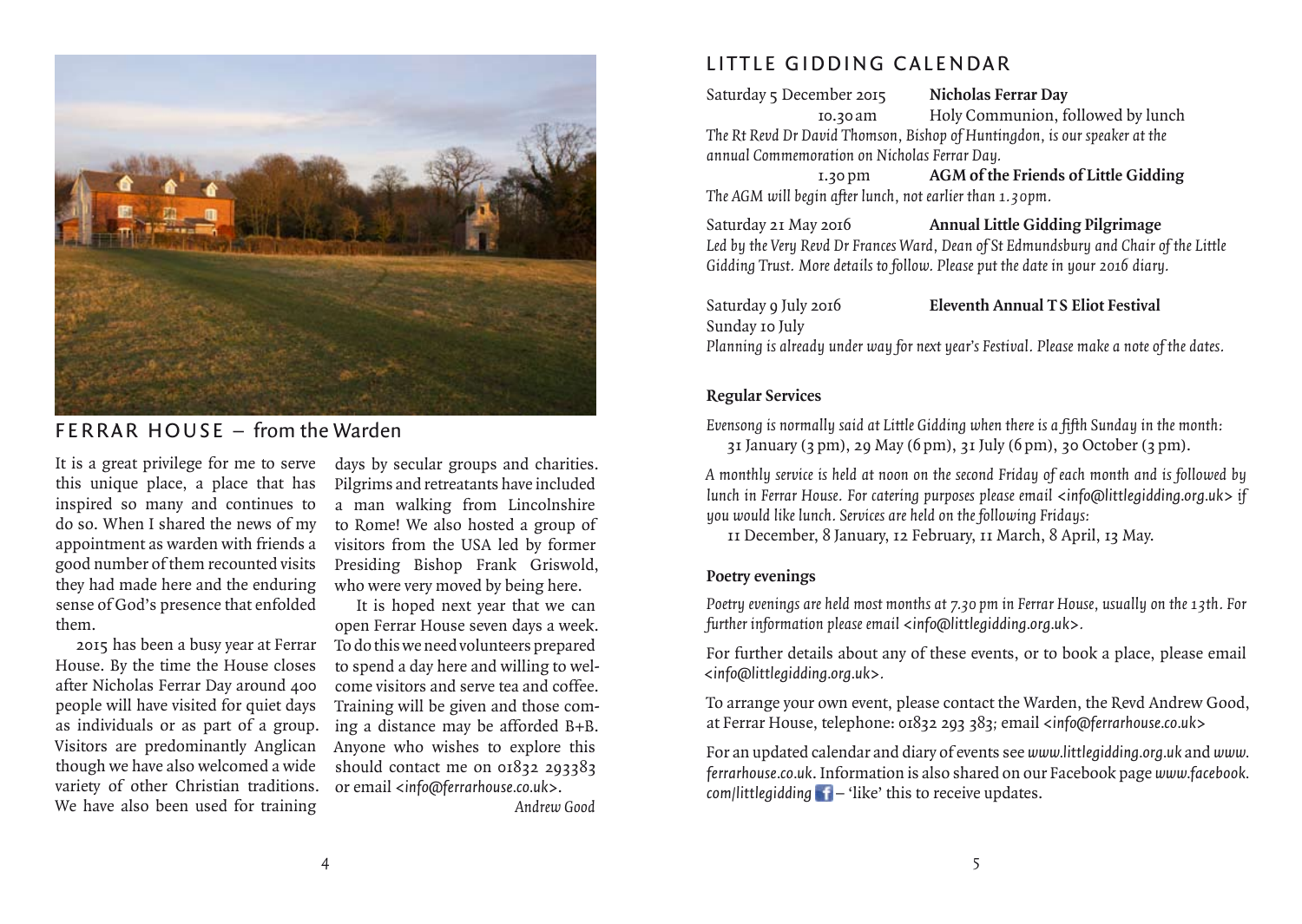

## Little Gidding [Pilgrimage](www.facebook.com/littlegidding)

[The 2015 Pilgrimage was held on a](www.facebook.com/littlegidding) [lovely spring day at the end of May. The](www.facebook.com/littlegidding)  [presence of Bishop Rowan Williams,](www.facebook.com/littlegidding) [Lord Williams of Oystermouth, as](www.facebook.com/littlegidding) [pilgrimage leader had raised the pro](www.facebook.com/littlegidding) [file of the day, and our organizational](www.facebook.com/littlegidding) [skills were tested to the full, as just](www.facebook.com/littlegidding) [about 200 people spent some or all of](www.facebook.com/littlegidding) [the day at Leighton Bromswold, Little](www.facebook.com/littlegidding)  [Gidding, or the walk between the two](www.facebook.com/littlegidding)  [churches. Bishop Rowan took as his](www.facebook.com/littlegidding)  [theme for the day a number of George](www.facebook.com/littlegidding)  [Herbert's poems: first reading them](www.facebook.com/littlegidding) [and then giving an address or short](www.facebook.com/littlegidding) [reflection at the various stations.](www.facebook.com/littlegidding) 

[It was wonderful to welcome so](www.facebook.com/littlegidding)  [many pilgrims – familiar faces, some](www.facebook.com/littlegidding)  [who had never been before and oth](www.facebook.com/littlegidding) [ers returning after a long absence. We](www.facebook.com/littlegidding)  [hope that many of them will come back](www.facebook.com/littlegidding) [regularly and bring their friends with](www.facebook.com/littlegidding) [them, that the life of Nicholas Ferrar,](www.facebook.com/littlegidding) [and the beauty of Little Gidding might](www.facebook.com/littlegidding) [be more widely appreciated.](www.facebook.com/littlegidding)

[If you missed the day, then put next](www.facebook.com/littlegidding) [year's date \(21 May\) in your diary now.](www.facebook.com/littlegidding)



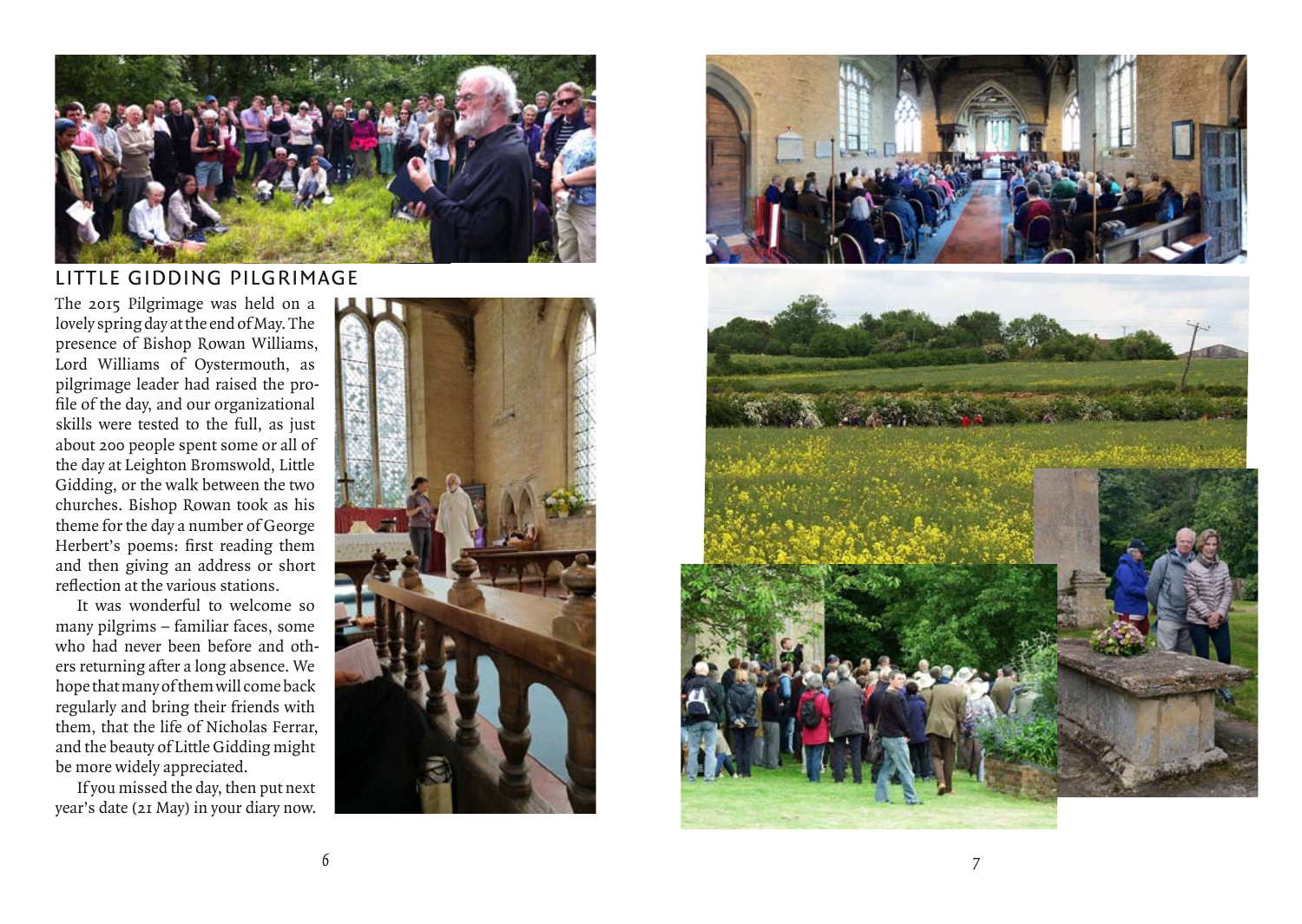# [Looking to the Future](www.facebook.com/littlegidding)

*[The Very Revd Frances Ward, Chair of the](www.facebook.com/littlegidding)  [Little Gidding Trust, tells about recent think](www.facebook.com/littlegidding)[ing by the Trust, the owner of Ferrar House.](www.facebook.com/littlegidding)* [For some time now the Directors of](www.facebook.com/littlegidding)  [Little Gidding Trust – Frances Ward,](www.facebook.com/littlegidding)  [David and Rosemary Way, Fiona Ches](www.facebook.com/littlegidding)[terton, Mary Jepp, Berkeley Zych, John](www.facebook.com/littlegidding)  [Harrison and Don Simmonds – have](www.facebook.com/littlegidding)  [been thinking carefully about how to](www.facebook.com/littlegidding)  [ensure that Little Gidding fulfils the](www.facebook.com/littlegidding)  [purpose of the Trust – to promote pil](www.facebook.com/littlegidding)[grimage – in the best possible way.](www.facebook.com/littlegidding) 

We talked with the Bishop of Ely [and have listened and shared thoughts](www.facebook.com/littlegidding)  [with him, and he suggested that we](www.facebook.com/littlegidding)  [spend a couple of days together to](www.facebook.com/littlegidding)  [develop a vision document for the](www.facebook.com/littlegidding)  [next ten years. We were ably led by the](www.facebook.com/littlegidding)  [Very Revd Keith Jones, who used to be](www.facebook.com/littlegidding) 

[Dean of York, and now have a vision](www.facebook.com/littlegidding)  [that the Bishop thinks is exciting, and](www.facebook.com/littlegidding)  [we are increasingly happy with, as](www.facebook.com/littlegidding)  [we revise it in the light of comments](www.facebook.com/littlegidding)  [received.](www.facebook.com/littlegidding)

[It will involve, over the next ten](www.facebook.com/littlegidding)  [years, developing the barn, the houses,](www.facebook.com/littlegidding) [building a house for retreatants, and](www.facebook.com/littlegidding)  [Ferrar House itself in a staged and](www.facebook.com/littlegidding)  [careful way, preserving the wonderful](www.facebook.com/littlegidding)  [sense of history and domestic feel of](www.facebook.com/littlegidding)  [the place. The first stage is a feasibility](www.facebook.com/littlegidding)  [study, and until that is done, hope](www.facebook.com/littlegidding)[fully by the New Year, we don't want](www.facebook.com/littlegidding)  [to be too specific, as all our thinking](www.facebook.com/littlegidding)  [may come to nothing, and we don't](www.facebook.com/littlegidding)  [want to raise expectations just yet! But](www.facebook.com/littlegidding)  [please pray for Little Gidding and its](www.facebook.com/littlegidding)  [future, and watch this space!](www.facebook.com/littlegidding)

*[Frances Ward](www.facebook.com/littlegidding)*



*[The Ferrar Papers](www.facebook.com/littlegidding)* back in print [First published in 1938, Bernard Blackstone's](www.facebook.com/littlegidding)  edition of *The Ferrar Papers* [contains a selection](www.facebook.com/littlegidding)  [from the family papers held at Magdalene Col](www.facebook.com/littlegidding)[lege, Cambridge, including extracts from what](www.facebook.com/littlegidding)  [remains of John Ferrar's detailed notes for a](www.facebook.com/littlegidding)  [life of his brother Nicholas \(not quite a biog](www.facebook.com/littlegidding)[raphy, but underpinning most if not all of the](www.facebook.com/littlegidding)  [subsequent biographies\), an account of one](www.facebook.com/littlegidding)  [of the dialogues that formed part of the 'Little](www.facebook.com/littlegidding)  [Academy', a collection of short moral histories,](www.facebook.com/littlegidding) [and a selection from the family letters.](www.facebook.com/littlegidding)

[Out of print for many years, and hard to](www.facebook.com/littlegidding)  [obtain second-hand, this important collection](www.facebook.com/littlegidding)  [is being re-published by Cambridge University](www.facebook.com/littlegidding)  [Press on 3 December, priced £25.99.](www.facebook.com/littlegidding)

### [Rowan Williams: Vice-President of the friends](www.facebook.com/littlegidding)



[Following this year's Pilgrimage the Committee of the](www.facebook.com/littlegidding)  [Friends invited Bishop Rowan Williams to become Vice-](www.facebook.com/littlegidding)[President of the Society of the Friends, and we are delighted](www.facebook.com/littlegidding)  [that he has accepted our invitation.](www.facebook.com/littlegidding) 

[The President of the Friends is Stephen Conway,](www.facebook.com/littlegidding)  [Bishop of Ely, a position which successive Bishops of Ely](www.facebook.com/littlegidding)  have occupied since the Friends was first founded in 1948. T [S Eliot was Vice-President from that original foundation](www.facebook.com/littlegidding)  [until his death in January 1965.](www.facebook.com/littlegidding)

[It is a great delight to welcome Bishop Rowan as Vice-President. Now Lord](www.facebook.com/littlegidding)  [Williams of Oystermouth and Master of Magdalene College, Cambridge, he](www.facebook.com/littlegidding)  [was after his ordination a young priest in the diocese of Ely, and it was then that](www.facebook.com/littlegidding)  [he first came to Little Gidding. The College of which he is Master is also the](www.facebook.com/littlegidding)  [home of the Ferrar Papers, a great treasure of the 17th century and an important](www.facebook.com/littlegidding)  [source of information about the early colonization of Virginia by the English,](www.facebook.com/littlegidding)  [a venture in which the Ferrar family, including Nicholas, played an important](www.facebook.com/littlegidding)  [role.](www.facebook.com/littlegidding)

[We hope to arrange a visit to Magdalene College for Friends to view some of](www.facebook.com/littlegidding)  [the Ferrar archives and portraits held at the College.](www.facebook.com/littlegidding)

## CONFERENCE: THE FERRARS OF LITTLE GIDDING

[Magdalene College, Cambridge is to host a conference in September 2016 on](www.facebook.com/littlegidding)  *The Ferrars of Little Gidding*[. The College, whose Master is Bishop Rowan Williams,](www.facebook.com/littlegidding)  [is the custodian of the historic Ferrar Papers, containing an extensive collection](www.facebook.com/littlegidding)  [of personal and business papers, as well as a significant record of the work of](www.facebook.com/littlegidding)  [the Virginia Company, in which the Ferrars were strongly involved as it sought](www.facebook.com/littlegidding)  [to create and sustain the first English colony in America. The Conference will](www.facebook.com/littlegidding)  [look at the influence of the family from their involvement with the Virginia com](www.facebook.com/littlegidding)[pany, to their relationship with George Herbert and the planned construction](www.facebook.com/littlegidding)  [of a Harmony of the Gospels. The conference coincides with the completion of](www.facebook.com/littlegidding)  [a major project to conserve the 600 Ferrar prints \(collected by the family from](www.facebook.com/littlegidding)  [the late sixteenth century\) at the college and there will be an open exhibition of](www.facebook.com/littlegidding)  [items from the Ferrar papers, including newly-conserved prints, and the Ferrar](www.facebook.com/littlegidding)  [portraits. There will also be a concert, a gala dinner, and a visit to Little Gidding.](www.facebook.com/littlegidding)  [For further details, including costs, see](www.facebook.com/littlegidding) *www.littlegidding.org.uk*.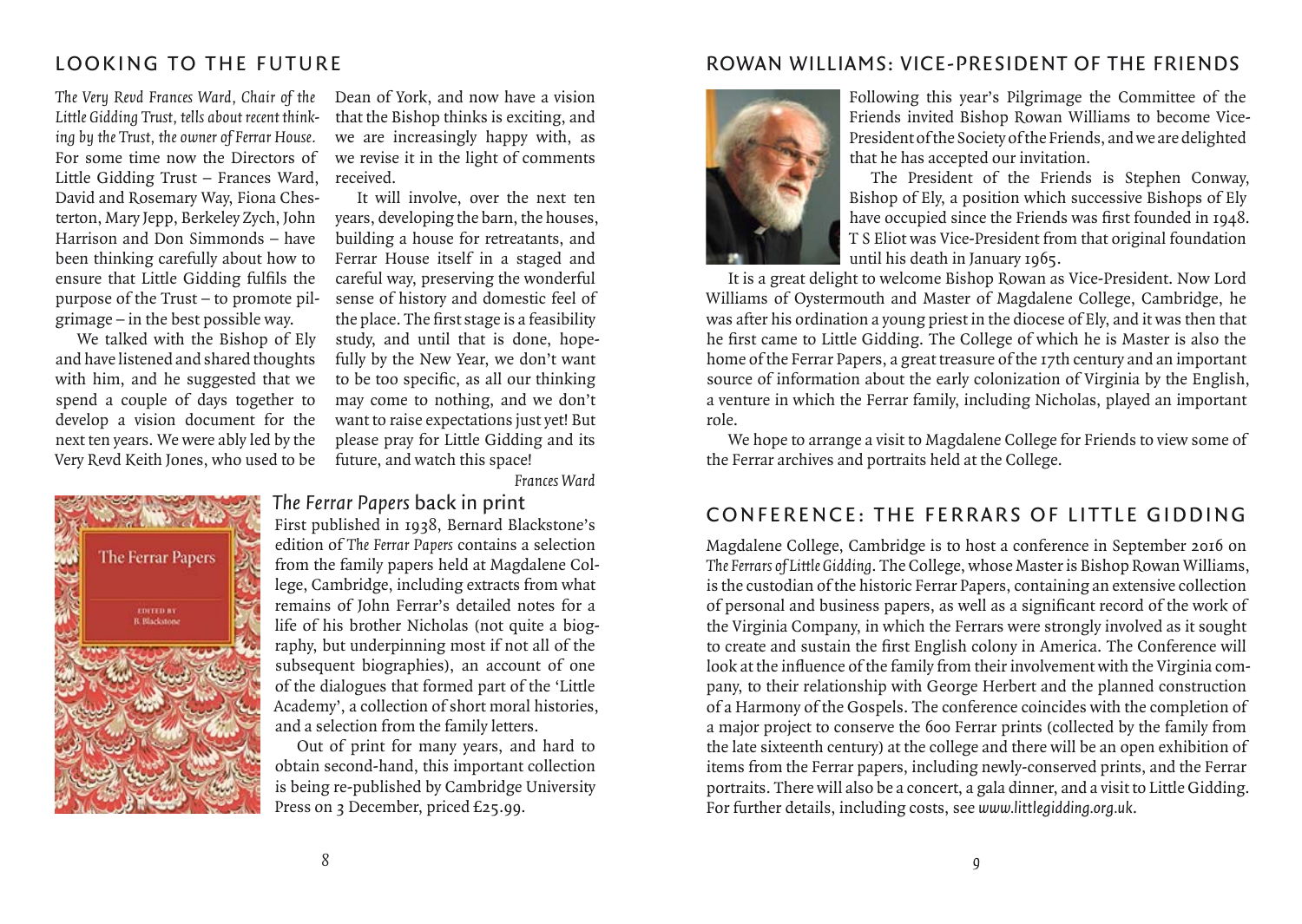# FIIOT FESTIVAL 2015

[2015's Eliot Festival was blessed with](www.facebook.com/littlegidding)  [fine weather: not too hot, but warm](www.facebook.com/littlegidding)  [and dry and not windy – probably the](www.facebook.com/littlegidding)  [best conditions the Festival has expe](www.facebook.com/littlegidding)[rienced in its history.](www.facebook.com/littlegidding)

[However the day was not without](www.facebook.com/littlegidding)  [problems, principal among them that](www.facebook.com/littlegidding)  [the coaches bringing the members](www.facebook.com/littlegidding)  [of the International Summer School](www.facebook.com/littlegidding)  [from London got stuck in a major](www.facebook.com/littlegidding)  [traffic jam south of Cambridge and](www.facebook.com/littlegidding)  [were about an hour late arriving at](www.facebook.com/littlegidding)  [Little Gidding. Not only were many](www.facebook.com/littlegidding)  [of the audience on the coaches, but](www.facebook.com/littlegidding)  [so were three of our speakers. Hast](www.facebook.com/littlegidding)[ily, we rejigged the programme and](www.facebook.com/littlegidding)  [after a slight delay the day began with](www.facebook.com/littlegidding)  [the audience participation of 'My](www.facebook.com/littlegidding)  [Favourite Eliot'. Much loved by the](www.facebook.com/littlegidding)  [festival-goers, this is when anyone](www.facebook.com/littlegidding)  [who wants to can come up on stage](www.facebook.com/littlegidding)  [and read a bit of Eliot poetry or prose.](www.facebook.com/littlegidding)  [And so the coach travellers reached](www.facebook.com/littlegidding)  [Little Gidding and found us enjoying](www.facebook.com/littlegidding)  [poetry both humorous and serious.](www.facebook.com/littlegidding)

[Once all had arrived, Lyndall Gor](www.facebook.com/littlegidding)[don talked about Eliot as an expatriate,](www.facebook.com/littlegidding)  [and how the influence of this could](www.facebook.com/littlegidding)  [be seen in his poetry. In the afternoon](www.facebook.com/littlegidding)  [Ronald Schuchard returned with an](www.facebook.com/littlegidding)  [update on the Eliot publishing pro](www.facebook.com/littlegidding)[gramme. The Eliot Society lecture was](www.facebook.com/littlegidding)  [given by Robert Crawford. With his](www.facebook.com/littlegidding)  [recently-published biography](www.facebook.com/littlegidding) *Young Eliot*[, he has been popular on the liter](www.facebook.com/littlegidding)[ary circuit this year, but Robert is an](www.facebook.com/littlegidding) 



[old friend of the Festival, and this was](www.facebook.com/littlegidding)  [his third visit, having read](www.facebook.com/littlegidding) *Little Gidding* [twice, once notably with Seamus](www.facebook.com/littlegidding)  [Heaney, and subsequently with Daljit](www.facebook.com/littlegidding)  [Nagra. The Festival ended with](www.facebook.com/littlegidding) *Little Gidding*[, lovingly read by the President](www.facebook.com/littlegidding)  [of the Eliot Society, Graham Fawcett.](www.facebook.com/littlegidding)

[This was the tenth Festival, a mile](www.facebook.com/littlegidding)[stone in its own right, and a quick](www.facebook.com/littlegidding) [show of hands on the day indicated](www.facebook.com/littlegidding)  [that four people claimed to have been](www.facebook.com/littlegidding)  [at all ten \(for the record: Susanna Fer](www.facebook.com/littlegidding)[rar, Graham Pechey, Megan Smedley](www.facebook.com/littlegidding)  [and Simon Kershaw\). It was also a day](www.facebook.com/littlegidding)  [on which we remembered three peo](www.facebook.com/littlegidding)[ple. First, Bob Miller, who had the idea](www.facebook.com/littlegidding) 





[of an Eliot Festival at Little Gidding](www.facebook.com/littlegidding)  [to mark the 70th anniversary in 2006](www.facebook.com/littlegidding) [of Eliot's visit, and had subsequently](www.facebook.com/littlegidding) [founded the T S Eliot Society. Without](www.facebook.com/littlegidding)  [Bob's vision there would be no Fes-](www.facebook.com/littlegidding)



[tival and no Society. Secondly, Peter](www.facebook.com/littlegidding) [Cochran who at the last four Festivals](www.facebook.com/littlegidding)  [had entranced the audience with his](www.facebook.com/littlegidding)  [renditions of Eliot poetry. With Jenny](www.facebook.com/littlegidding) [Sargent he memorably read](www.facebook.com/littlegidding) *The Waste Land*[, and on other occasions read](www.facebook.com/littlegidding) *Prufrock*, *East Coker* [and, just last year,](www.facebook.com/littlegidding) *Little* 

*Gidding*[. And thirdly we remembered](www.facebook.com/littlegidding)  [the fiftieth anniversary of the death of](www.facebook.com/littlegidding)  [T S Eliot himself in January 1965.](www.facebook.com/littlegidding)

[Those important people were](www.facebook.com/littlegidding)  [remembered and their lives celebrated](www.facebook.com/littlegidding)  [in the reading of poetry and the study](www.facebook.com/littlegidding)  [and enjoyment of the life of Eliot and](www.facebook.com/littlegidding)  [his contemporaries.](www.facebook.com/littlegidding)



*[left: Robert Crawford \(top\); Lyndall Gordon,](www.facebook.com/littlegidding) [Graham Fawcett \(below\); this page: Bob](www.facebook.com/littlegidding)  [Miller \(left\); Peter Cochran \(right\)](www.facebook.com/littlegidding)*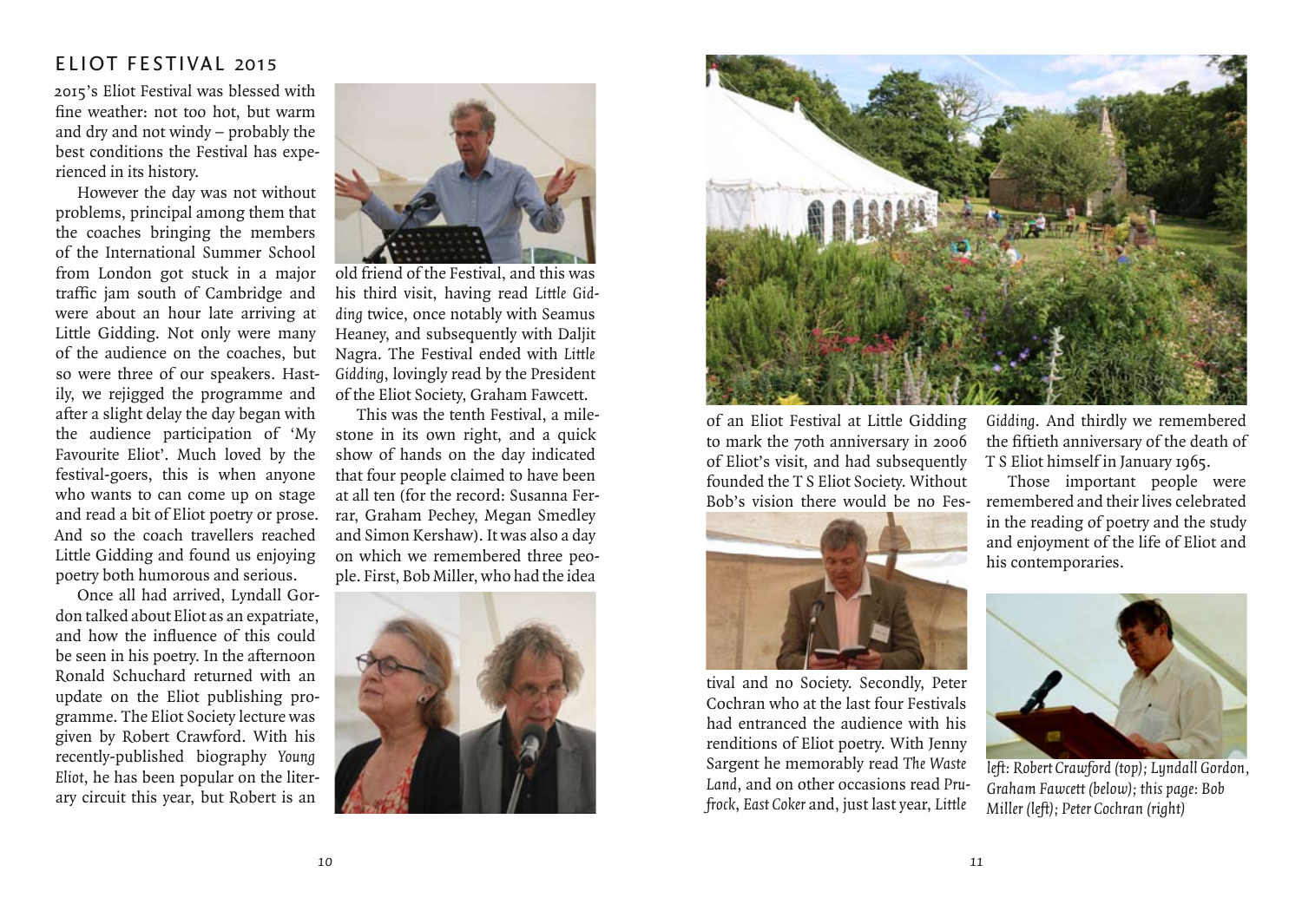## DR MICHAFI HUDSON AND LITTLE GIDDING

[As defeat in the English Civil War](www.facebook.com/littlegidding)  [loomed and danger drew closer, King](www.facebook.com/littlegidding)  [Charles I made the ill-fated decision in](www.facebook.com/littlegidding)  [April 1646 to leave the Royalist Head](www.facebook.com/littlegidding)[quarters at Oxford and join the Scots](www.facebook.com/littlegidding)  [Army at Newark in Nottinghamshire.](www.facebook.com/littlegidding)  [Oxford was finally to fall to the Parlia](www.facebook.com/littlegidding)[mentary forces in June 1646. For his](www.facebook.com/littlegidding)  [two companions he chose John Ash](www.facebook.com/littlegidding)[burnham and his devoted chaplain, Dr](www.facebook.com/littlegidding)  [Michael Hudson. John Ashburnham](www.facebook.com/littlegidding)  [was also to accompany the King on](www.facebook.com/littlegidding)  [his subsequent flight from Hampton](www.facebook.com/littlegidding)  [Court in 1648. The party slipped out of](www.facebook.com/littlegidding)  [Oxford just before midnight on Mon](www.facebook.com/littlegidding)[day 27 April 1646 by separate gates](www.facebook.com/littlegidding) 

[with the King in disguise as a servant.](www.facebook.com/littlegidding) [The King had also cropped his hair](www.facebook.com/littlegidding)  [somewhat inexpertly.](www.facebook.com/littlegidding)

[During the journey they lodged](www.facebook.com/littlegidding)  [at various places including a stay](www.facebook.com/littlegidding)  [with the Christian community at Lit](www.facebook.com/littlegidding)[tle Gidding, occupied at the time by](www.facebook.com/littlegidding)  [John Ferrar and his family. They left](www.facebook.com/littlegidding)  there and spent the night, 3 May, in [Alderman Wolph's house on Barn](www.facebook.com/littlegidding)  [Hill, Stamford, which is no longer](www.facebook.com/littlegidding)  [in existence. It was said by the histo](www.facebook.com/littlegidding)[rian Dr William Stukeley that this was](www.facebook.com/littlegidding)  [the last night the King 'may be said](www.facebook.com/littlegidding)  [to have slept a free man', but Rush](www.facebook.com/littlegidding)[worth's Historical Records indicate](www.facebook.com/littlegidding) 



[that they may have spent the next](www.facebook.com/littlegidding) [night at Downham before reaching](www.facebook.com/littlegidding)  Newark on 5 May. On the day before. [4 May, Parliament declared that those](www.facebook.com/littlegidding)  [who harboured the king would both](www.facebook.com/littlegidding)  [forfeit their estates and lose their lives.](www.facebook.com/littlegidding) [Several members of Stamford Corpo](www.facebook.com/littlegidding)[ration were subsequently dismissed](www.facebook.com/littlegidding)  [from their positions.](www.facebook.com/littlegidding) 

[It must have been an anxious time](www.facebook.com/littlegidding)  [for both the fugitives and for the mem](www.facebook.com/littlegidding)[bers of the Little Gidding community](www.facebook.com/littlegidding) [who were present. The arrangements](www.facebook.com/littlegidding)  [were apparently made by Hudson,](www.facebook.com/littlegidding) [who, as a clergyman, had a number](www.facebook.com/littlegidding) [of connections in the area and would](www.facebook.com/littlegidding)  [have been fully aware of the com](www.facebook.com/littlegidding)[munity. He was Rector of both West](www.facebook.com/littlegidding) [Deeping and Uffington in South Lin](www.facebook.com/littlegidding)[colnshire, near Stamford, and knew](www.facebook.com/littlegidding) [the wider district.](www.facebook.com/littlegidding) 

[Hudson had been born in 1605.](www.facebook.com/littlegidding) [He was a graduate of Oxford Univer](www.facebook.com/littlegidding)sity and had married about 1630 a [Miss Pollard of Newnham Courtney,](www.facebook.com/littlegidding) [Oxfordshire and about the same time](www.facebook.com/littlegidding)  [was made a fellow of Queen's College,](www.facebook.com/littlegidding) [Oxford. He came into contact with the](www.facebook.com/littlegidding)  [King and was for a time tutor to the](www.facebook.com/littlegidding)  [Prince. He was made a Doctor of Divin](www.facebook.com/littlegidding)[ity at Oxford in February 1643. He was](www.facebook.com/littlegidding)  [known as an agent, a messenger and a](www.facebook.com/littlegidding)  [spy. Later during the Civil War, he had](www.facebook.com/littlegidding)  [been until 1644 Chief of intelligence](www.facebook.com/littlegidding)  [\(described in the language of the day](www.facebook.com/littlegidding) [as Scout-master\) to the Royal Army](www.facebook.com/littlegidding)

*[Government'; Magdalen College Oxford](www.facebook.com/littlegidding)*

[in Lincolnshire and the North East](www.facebook.com/littlegidding)  [under the Earl of Newcastle. Among](www.facebook.com/littlegidding)  [the most loyal of all the cavaliers, the](www.facebook.com/littlegidding)  [King nicknamed Hudson his 'plain](www.facebook.com/littlegidding)[speaking chaplain'.](www.facebook.com/littlegidding) 

[At Newark the King was handed](www.facebook.com/littlegidding)  [over to Parliament but Hudson was](www.facebook.com/littlegidding)  [kept by the Scots, despite Parliament](www.facebook.com/littlegidding)  [on 23 May 1646 having despatched a](www.facebook.com/littlegidding)  [Sergeant-at-Arms for his arrest. He](www.facebook.com/littlegidding)  [was however seized shortly afterwards](www.facebook.com/littlegidding)  [and imprisoned in London House.](www.facebook.com/littlegidding)  [On 18 June 1646 he was examined by](www.facebook.com/littlegidding)  [a Committee of Parliament as to the](www.facebook.com/littlegidding)  [King's journey to Newark. He gave a](www.facebook.com/littlegidding)  [vague description of extensive wander](www.facebook.com/littlegidding)[ings without apparently mentioning](www.facebook.com/littlegidding)  [Little Gidding. The record does have a](www.facebook.com/littlegidding)  [description of a barber's criticisms of](www.facebook.com/littlegidding)  [the King's poor haircut.](www.facebook.com/littlegidding) 

[On 18 November 1646 Hudson](www.facebook.com/littlegidding)  [escaped from London. He re-estab](www.facebook.com/littlegidding)[lished contact with the King and](www.facebook.com/littlegidding)  [carried letters on the King's behalf](www.facebook.com/littlegidding)  [to Major General Laughern in Wales.](www.facebook.com/littlegidding)  [Laughern was one of the Presbyteri](www.facebook.com/littlegidding)[ans disaffected by the development](www.facebook.com/littlegidding)  [of extremism and minded to change](www.facebook.com/littlegidding)  [allegiance from the Parliamentarians](www.facebook.com/littlegidding)  [to the Royalists. After further employ](www.facebook.com/littlegidding)[ment on behalf of the King, Hudson](www.facebook.com/littlegidding)  [was again captured in Hull in January](www.facebook.com/littlegidding)  [1647 and imprisoned in the Tower of](www.facebook.com/littlegidding)  [London. While in the Tower he wrote](www.facebook.com/littlegidding)  ['The Divine Right of \(Monarchical\)](www.facebook.com/littlegidding)  [Government' and an 'Account of King](www.facebook.com/littlegidding)  [Charles I'. The dispute over 'the divine](www.facebook.com/littlegidding)  [left: title page of Hudson's 'Divine Right of](www.facebook.com/littlegidding) Charles I'. The dispute over 'the divine<br>*Courright of Kings'* was one of the main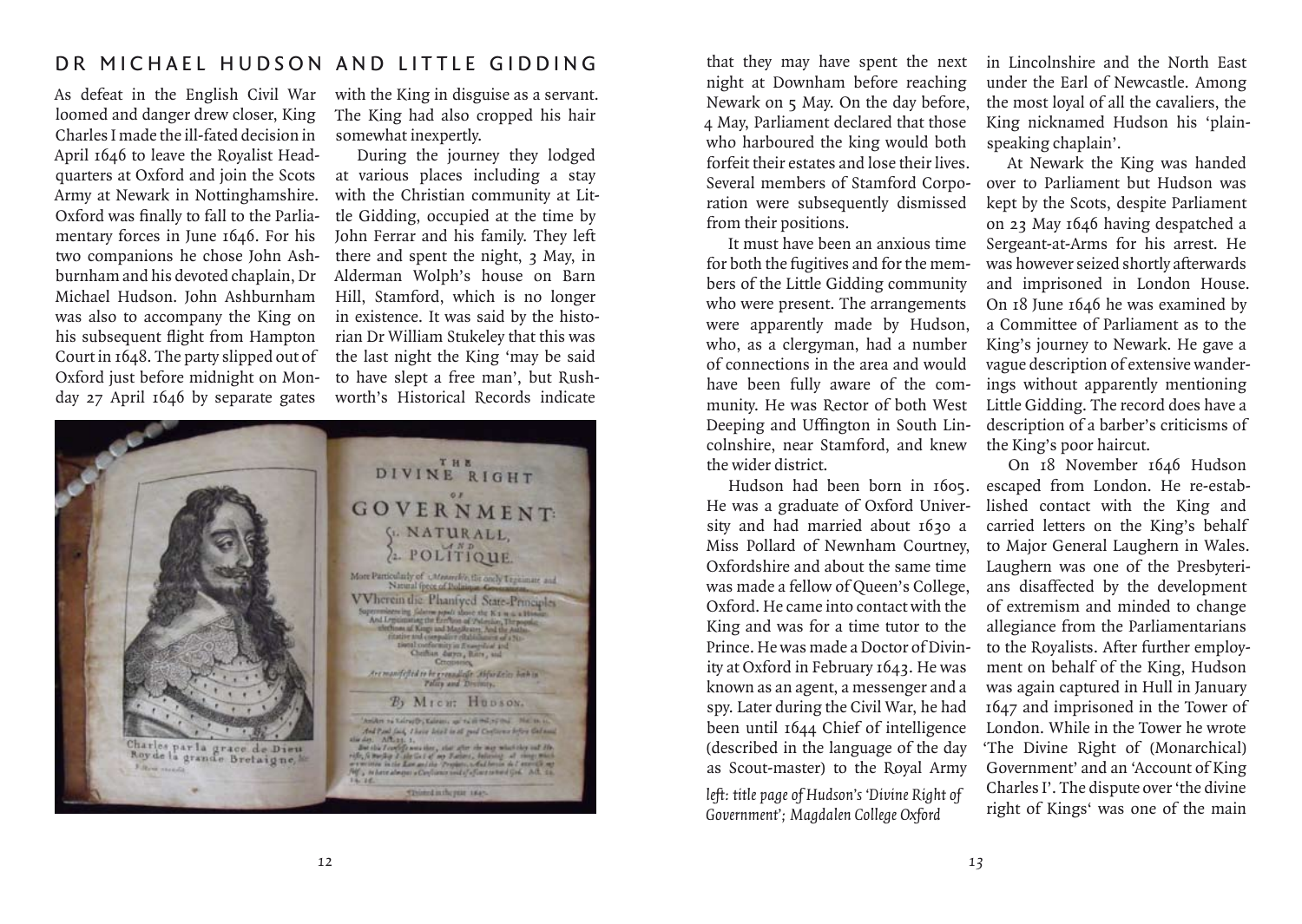[issues in the Civil War. Early in 1648](www.facebook.com/littlegidding)  [Hudson was one of the few in history](www.facebook.com/littlegidding)  [to escape from the Tower, in his case](www.facebook.com/littlegidding)  [by means of a disguise and by carrying](www.facebook.com/littlegidding)  [a basket of apples on his head.](www.facebook.com/littlegidding)

The Second Civil War in 1648 was [a much more serious affair than is](www.facebook.com/littlegidding)  [sometimes appreciated. It was highly](www.facebook.com/littlegidding)  [coordinated with risings in Wales and](www.facebook.com/littlegidding)  [various parts of England, an invasion](www.facebook.com/littlegidding)  [from Scotland and a planned landing](www.facebook.com/littlegidding)  [of a fleet with the Prince of Wales, the](www.facebook.com/littlegidding)  [future King Charles II. Major General](www.facebook.com/littlegidding)  [Laughern did transfer allegiance and](www.facebook.com/littlegidding)  [with others was besieged by Cromwell](www.facebook.com/littlegidding)  [in Pembroke Town and Castle for](www.facebook.com/littlegidding)  [some weeks in June and July 1648](www.facebook.com/littlegidding)  [before capture.](www.facebook.com/littlegidding)

[Hudson took part in the Second](www.facebook.com/littlegidding)  [Civil War by forming a body of horse](www.facebook.com/littlegidding)  [as a military commander on behalf](www.facebook.com/littlegidding)  [of the Royalists. He was besieged in](www.facebook.com/littlegidding)  [Woodcroft Castle, in Etton, between](www.facebook.com/littlegidding)  [Peterborough and Stamford, in what](www.facebook.com/littlegidding) 

[was then Northamptonshire, not far](www.facebook.com/littlegidding)  [from West Deeping. All of the defend](www.facebook.com/littlegidding)[ers except Hudson were allowed to](www.facebook.com/littlegidding)  [surrender but Hudson was refused](www.facebook.com/littlegidding)  [quarter. As the Parliamentary soldiers](www.facebook.com/littlegidding)  [broke their way into the building he](www.facebook.com/littlegidding)  [retreated to the battlements. There](www.facebook.com/littlegidding)  [he was forced over the side into the](www.facebook.com/littlegidding)  [surrounding moat where on 6 June](www.facebook.com/littlegidding)  [1648 he was killed with considerable](www.facebook.com/littlegidding)  [savagery by a man called Egborough](www.facebook.com/littlegidding)  [from Stamford and others.](www.facebook.com/littlegidding)

[The fictitious character, Dr Roche](www.facebook.com/littlegidding)[cliffe, in Sir Walter Scott's Waverley](www.facebook.com/littlegidding)  [novel, 'Woodstock', was said by Scott](www.facebook.com/littlegidding)  [to have been based on Hudson \(see](www.facebook.com/littlegidding)  [the Editor's note in that book\).](www.facebook.com/littlegidding) 

[It is fitting that the troubles of the](www.facebook.com/littlegidding)  [times and the visit of the King and](www.facebook.com/littlegidding)  [his companions to Little Gidding in](www.facebook.com/littlegidding)  [search of sanctuary should be kept in](www.facebook.com/littlegidding)  [remembrance.](www.facebook.com/littlegidding)

*[John Specer is retired justices' clerk who](www.facebook.com/littlegidding)  [has written extensively on legal and](www.facebook.com/littlegidding)  [historical themes](www.facebook.com/littlegidding)*

#### *[continued from page opposite](www.facebook.com/littlegidding)*

[perhaps, is the position and depiction of the manor house, both of which have](www.facebook.com/littlegidding)  [been a mystery until the discovery of this map. Are they as accurate as the field](www.facebook.com/littlegidding)  [boundaries? If they are then this gives us, for the first time, some indication of](www.facebook.com/littlegidding)  [the house as the Ferrars knew it.](www.facebook.com/littlegidding)

[The map is now kept in a temperature-controlled archive strongroom](www.facebook.com/littlegidding)  [at Huntingdon Library, but you may ask to see it. The Archives are open on](www.facebook.com/littlegidding)  [Mondays, Tuesdays, Wednesdays and Fridays. You are advised to check open](www.facebook.com/littlegidding)ing times before travelling – search for 'Huntingdon Archives', phone  $\sigma_1$  480 372738 or email *[<hunts.archives@cambridgeshire.gov.uk>](www.facebook.com/littlegidding)*.

[Thanks to the efforts of Canon Bill Girard, an A3 copy of the map can be](www.facebook.com/littlegidding)  [viewed at Ferrar House.](www.facebook.com/littlegidding)

## MAP OF LITTLE GIDDING



[In August this magnificent map of the parish of Little Gidding dating from 1596](www.facebook.com/littlegidding)  [was purchased \(with funding from the V&A Purchase Grant Fund and Hunting](www.facebook.com/littlegidding)[donshire Local History Society\) for Cambridgeshire Libraries, and is now at the](www.facebook.com/littlegidding)  [Huntingdonshire Archives at Huntingdon Library. It shows the village of Little](www.facebook.com/littlegidding)  [Gidding, and the manor house itself in elevation, as it existed just after the birth](www.facebook.com/littlegidding)  [of Nicholas Ferrar. It was drawn in 1596 by the cartographer John Hexham and](www.facebook.com/littlegidding)  [shows the estate of Little Gidding landowner Gervase Clifton.](www.facebook.com/littlegidding) 

[If you compare this with a modern map, or modern satellite photograph](www.facebook.com/littlegidding)  [\(e.g., on an online map\), then the parish boundaries and many of the modern](www.facebook.com/littlegidding)  [field boundaries can easily be identified. The Alconbury Brook, at the west edge](www.facebook.com/littlegidding)  [of the map, runs a somewhat straighter course nowadays, but the hedges and](www.facebook.com/littlegidding)  [roads that form the rest of the boundaries are unchanged over 400 years later.](www.facebook.com/littlegidding)  [The modern 'main' road, past Steeple Gidding, and on to Great Gidding is not](www.facebook.com/littlegidding)  [shown on the map, but crosses the southern boundary near the windmill in](www.facebook.com/littlegidding)  [the middle of the map and continues more or less due north. Most intriguing,](www.facebook.com/littlegidding)  *[continued at bottom of opposite page](www.facebook.com/littlegidding)*